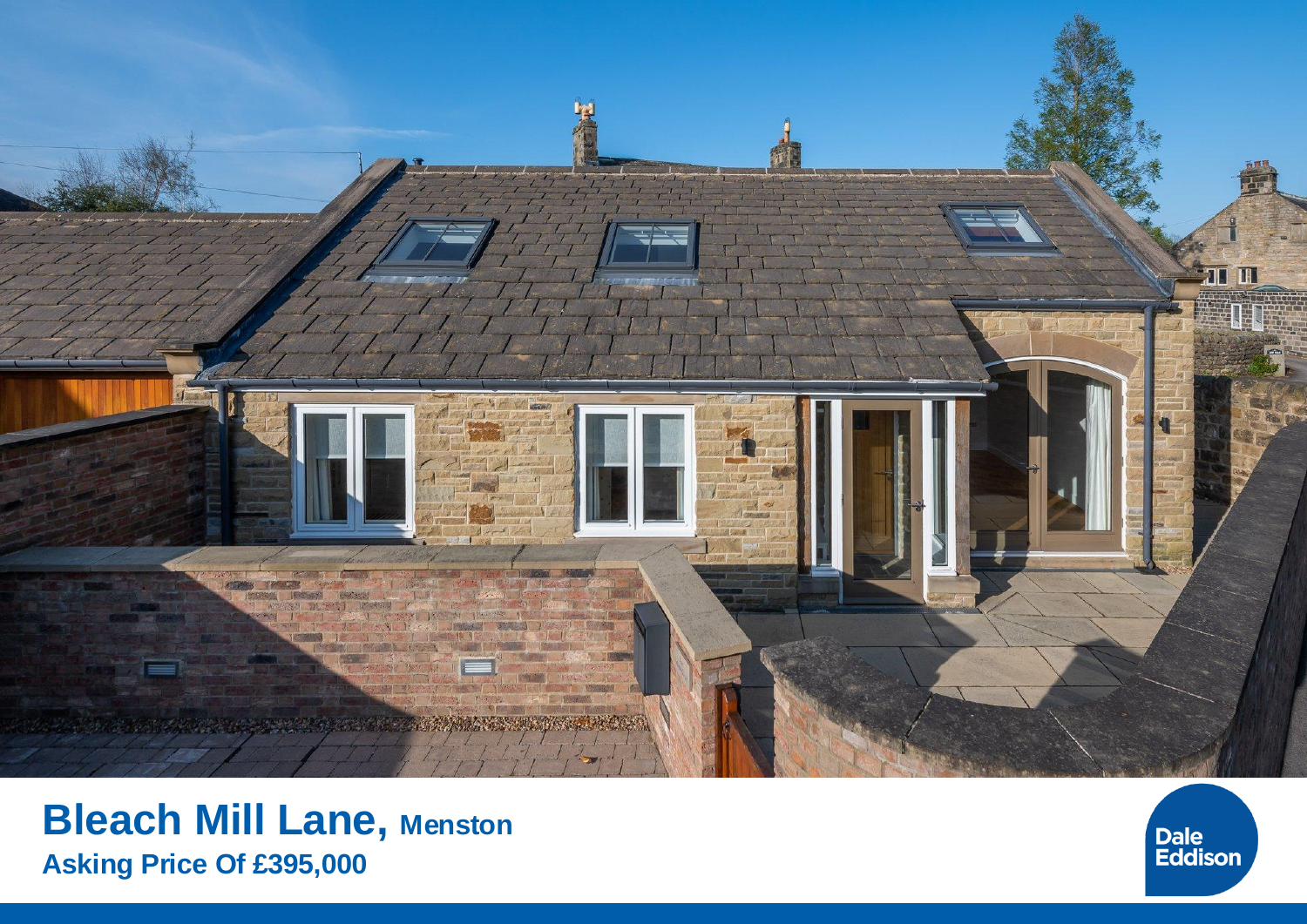





# **The Stone Croft Bleach Mill Lane Menston LS29 6AN**

**A CHARMING MODERN STONE BUILT COTTAGE OFFERING IMAGINATIVELY DESIGNED TWO / THREE BEDROOMED ACCOMMODATION APPOINTED THROUGHOUT TO AN EXCEPTIONAL STANDARD AND OCCUPYING AN ENVIABLE QUIET SETTING CLOSE TO THE EDGE OF THE VILLAGE**

Occupying an enviable setting in a quiet and exclusive courtyard close to the edge of Menston village, yet within a short walk of local amenities, this charming stone built home, dating from 2016, provides imaginatively designed accommodation appointed to a very high standard. The property incorporates a good sized sitting room with an open Cathedral ceiling, a well equipped kitchen with integrated appliances, two double bedrooms and a luxury bathroom on the ground floor. The accommodation is completed at first floor level with a sizeable studio / third bedroom approached via an alternating tread staircase. Externally the property has a south facing low maintenance courtyard garden and off road parking for two vehicles.

Situated between Ilkley and Otley, Menston is a thriving and popular village community with a good range of everyday amenities including local shops, an excellent primary school, sporting facilities, fantastic park and various pubs. The village has its own train station with regular services to the city centres of Leeds and Bradford, making it an ideal base for the city commuter.

The accommodation has GAS FIRED UNDER FLOOR CENTRAL HEATING and SEALED UNIT DOUBLE GLAZING and with approximate room sizes, comprises:-

## **GROUND FLOOR**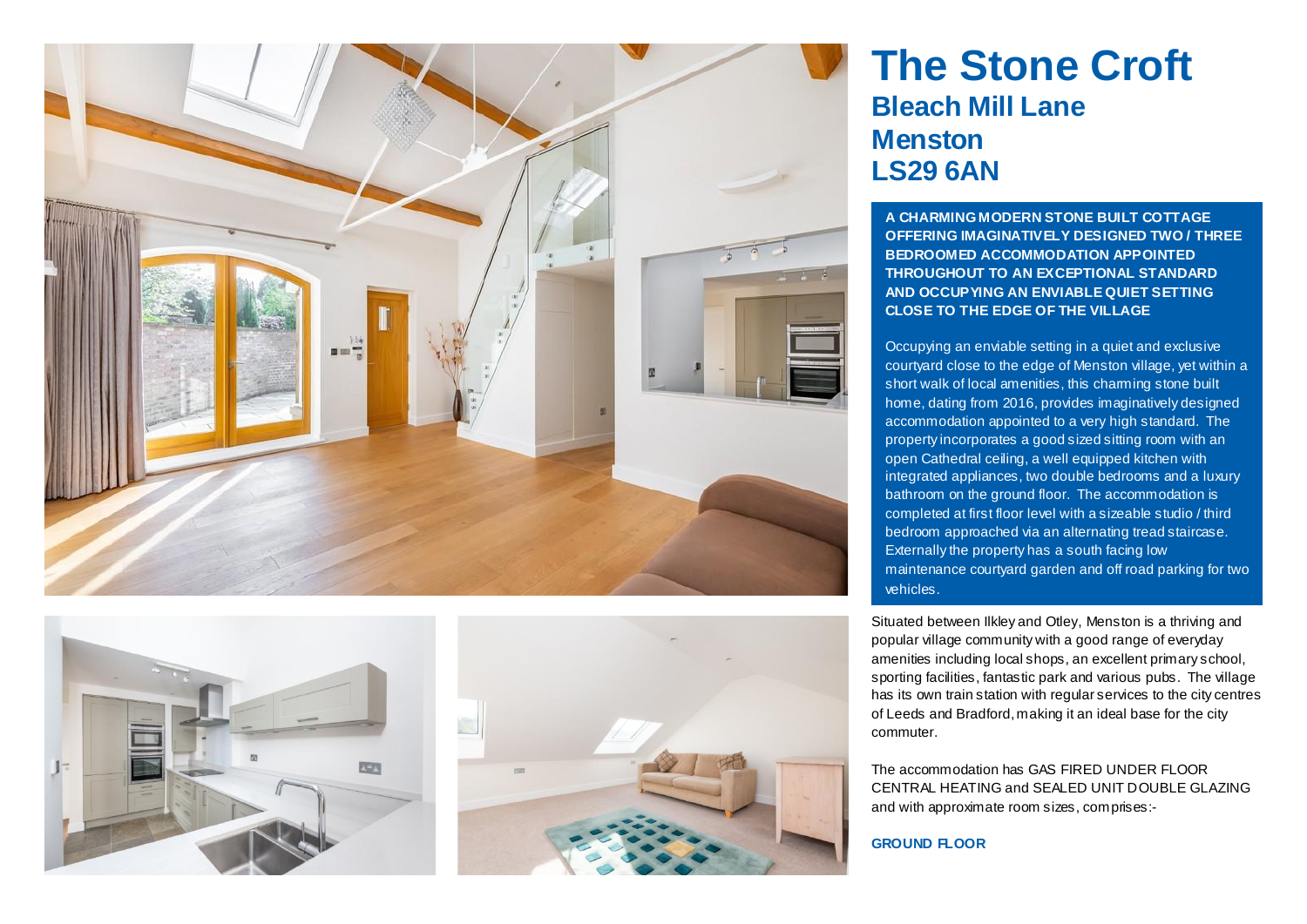**ENTRANCE PORCH** With a glazed entrance door and stone floor.

**IMPRESSIVE SITTING ROOM** 17' 1" x 13' 5" (5.21m x 4.09m) With an open Cathedral ceiling with exposed steel feature roof trusses. Electrically operated velux rooflight window. Large arched window to the front elevation with a glazed door leading onto the courtyard garden. Timber floor.

**INNER HALL** With recessed spotlights and a wooden floor.

**KITCHEN** 11' 4" x 6' 4" (3.45m x 1.93m) Equipped to a very high standard with a bespoke kitchen by Arcade Kitchens of Ilkley. The kitchen incorporates an inset sink unit with mixer tap and an extensive range of fitted base and wall units incorporating cupboards, drawers and quartz work surfaces. Integrated appliances by Neff include twin electric ovens, an electric hob with filter hood over, fridge, freezer, dishwasher and washer dryer. Recessed spotlights. Electrically operated velux rooflight window.

**BEDROOM** 10' 10" x 8' 0" Maximum (3.3m x 2.44m) With recessed spotlights.

**BEDROOM** 10' 10" x 9' 2" (3.3m x 2.79m) With recessed spotlights.

**BATHROOM** With a modern white suite comprising a panelled bath having a shower over, low suite wc and a wash basin with a cupboard beneath. Ceramic tiling to the floor and walls. Heated towel rail. Mirror fronted medicine cabinet. Electrically operated velux rooflight window.

**FIRST FLOOR** The first floor accommodation is approached by an imaginatively designed alternating tread staircase with a glass balustrade and timber handrail.

**STUDIO** 17' 0" x 16' 4" Maximum (5.18m x 4.98m) With sloping ceiling and recessed spotlights. A pair of manually opened velux rooflight windows.

### **OUTSIDE**

**COURTYARD GARDEN** Hard landscaped for ease of maintenance and bounded by brick and stone walls. Off road parking for two cars.

**VIEWING ARRANGEMENTS** Strictly by prior appointment with Dale Eddison's Ilkley office.

Please be aware that we reserve the right to request that PPE be worn and social distancing measures observed, if requested by the owner of the property.

**PLEASE NOTE** The extent of the property and its boundaries are subject to verification by inspection of the title deeds. The measurements in these particulars are approximate and have been provided for quidance purposes only. The fixtures, fittings and appliances have not been tested and therefore no guarantee can be given that they are in working order. The internal photographs used in these particulars are reproduced for general information and it cannot be inferred that any item is included in the sale.

**TENURE** We understand the property is Freehold.

**LOCATION** From the traffic lights on Bradford Road by the JCT600 garage, proceed along Bingley Road into Menston, skirting round the edge of the park and into Main Street. Continue through the village passing The Menston Arms on the left hand side and after a further 400 yards as the road bears left, take the right turning into Bleach Mill Lane.

#### **MONEY LAUNDERING, TERRORIST FINANCING AND TRANSFER OF FUNDS REGULATIONS 2017** Money

Laundering Regulations (Introduced June 2017). To enable us to comply with the expanded Money Laundering Regulations we are required to obtain identification from prospective buyers once a price and terms have been agreed on a purchase. Buyers are asked to please assist with this so that there is no delay in agreeing a sale. Please note the property will not be marked as sold subject to contract until appropriate identification has been provided.

**FINANCIAL SERVICES** Linley and Simpson Sales Limited and Dale Eddison Limited are Introducer Appointed Representatives of Mortgage Advice Bureau Limited and Mortgage Advice Bureau (Derby) Limited who are authorised and regulated by the Financial Conduct Authority. We routinely refer buyers to Mortgage Advice Bureau Limited. We receive a maximum of £30 per referral.